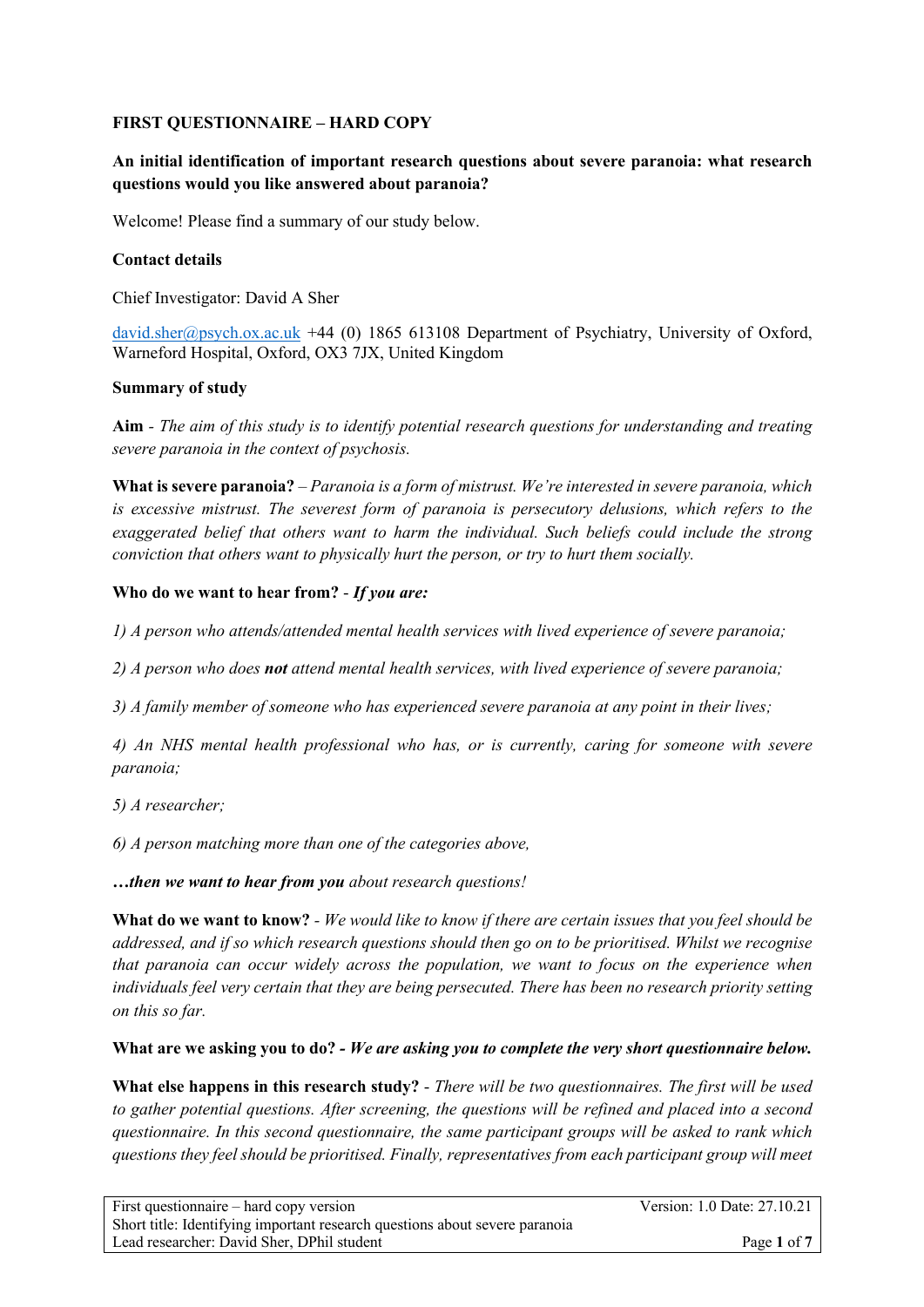*in a workshop and establish a list of research questions for severe paranoia. This research is being carried out as part of a doctorate project.*

You may read the participant information sheet by accessing it from the main survey weblink. By submitting this questionnaire, you confirm that you have read the participant information sheet and consent to take part in the study. Please print, complete, and post this questionnaire to David Sher, Department of Psychiatry, University of Oxford, Warneford Hospital, Oxford, OX3 7JX, United Kingdom

# **CONSENT FORM**

Please tick the boxes below to indicate your consent.

| By submitting the questionnaire:                                                                                                                                                                                                                                                                                                              | Please<br>tick<br>the<br>boxes<br>below if you |
|-----------------------------------------------------------------------------------------------------------------------------------------------------------------------------------------------------------------------------------------------------------------------------------------------------------------------------------------------|------------------------------------------------|
|                                                                                                                                                                                                                                                                                                                                               | agree                                          |
| 1. I confirm that I have read and understood the information sheet for this study. I<br>have had the opportunity to consider the information, ask questions, and have had<br>these answered satisfactorily.                                                                                                                                   |                                                |
| 2. I understand that my participation is voluntary and that I am free to withdraw at<br>any time without giving any reason, without my medical care or legal rights being<br>affected.                                                                                                                                                        |                                                |
| 3. I understand that data collected during the study may be looked at by authorised<br>individuals from the University of Oxford, from regulatory authorities, and from<br>Oxford Health NHS Foundation Trust, where it is relevant to my taking part in this<br>research. I give permission for these individuals to have access to my data. |                                                |
| 4. I understand that my questionnaire responses (and/or workshop contributions) will<br>be recorded and that anonymised quotes may be used in research reports,<br>publications, and presentations.                                                                                                                                           |                                                |
| 5. I agree to take part in the above study.                                                                                                                                                                                                                                                                                                   |                                                |
| Date:                                                                                                                                                                                                                                                                                                                                         |                                                |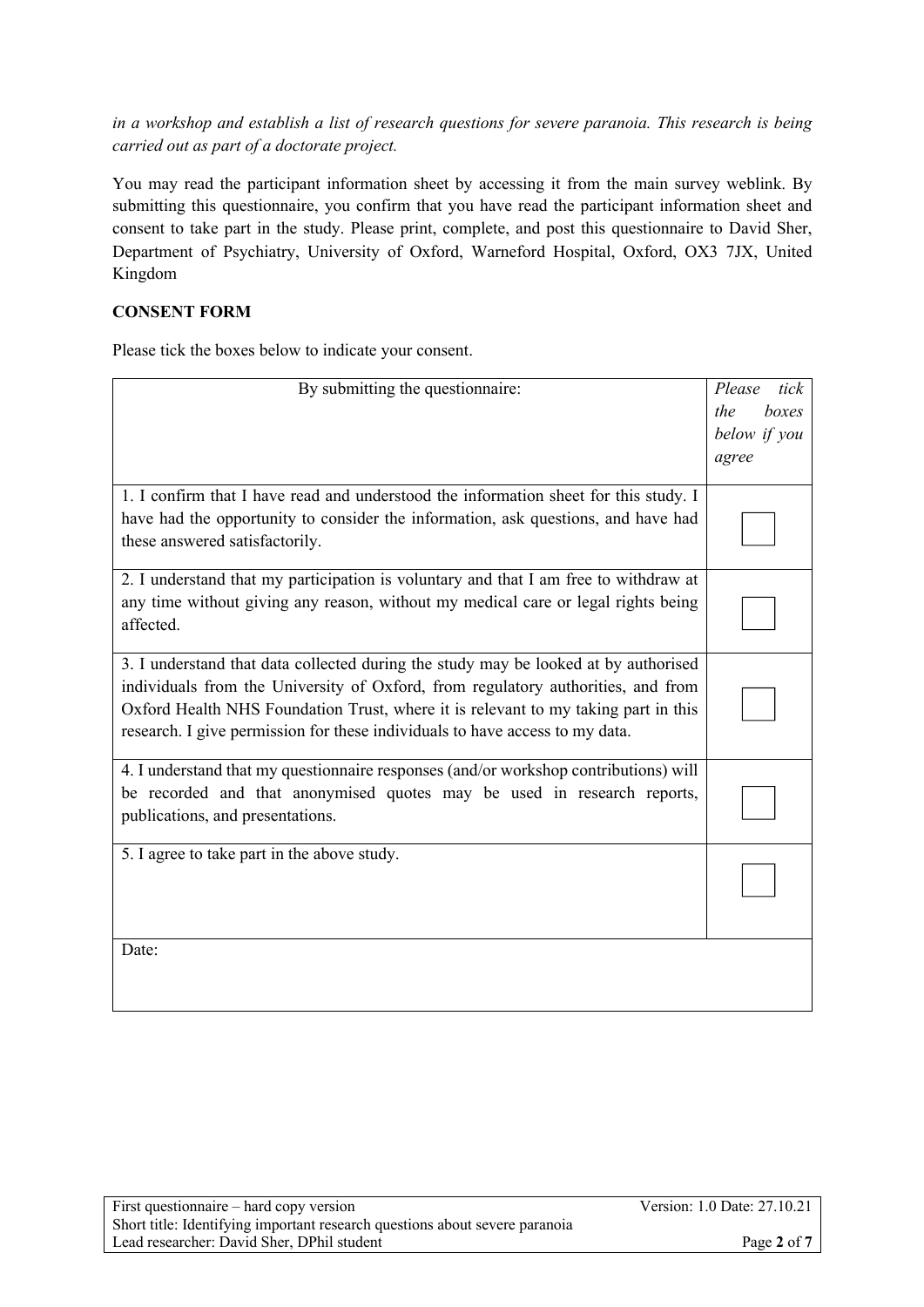#### **Survey**

**We would like you to come up with questions based on your personal experience but that can be relevant to other people's experience as well.** 

**We welcome several suggestions per question, however if you feel you are only able to suggest one or two research questions, this would be valued as well.** 

### **Question 1**

What research questions on the **treatment** of severe paranoia do you think should be answered?

(Treatment may include medication, talking therapies, and other therapies etc.)

Please write these questions in the box below.

# **Question 2**

What research questions on the **impact** of severe paranoia do you think should be answered?

(Impact might include physical and emotional impact, impact of paranoia in the workplace, and/or impact on family, relationships, friends, relaxation etc.)

Please write these questions in the box below.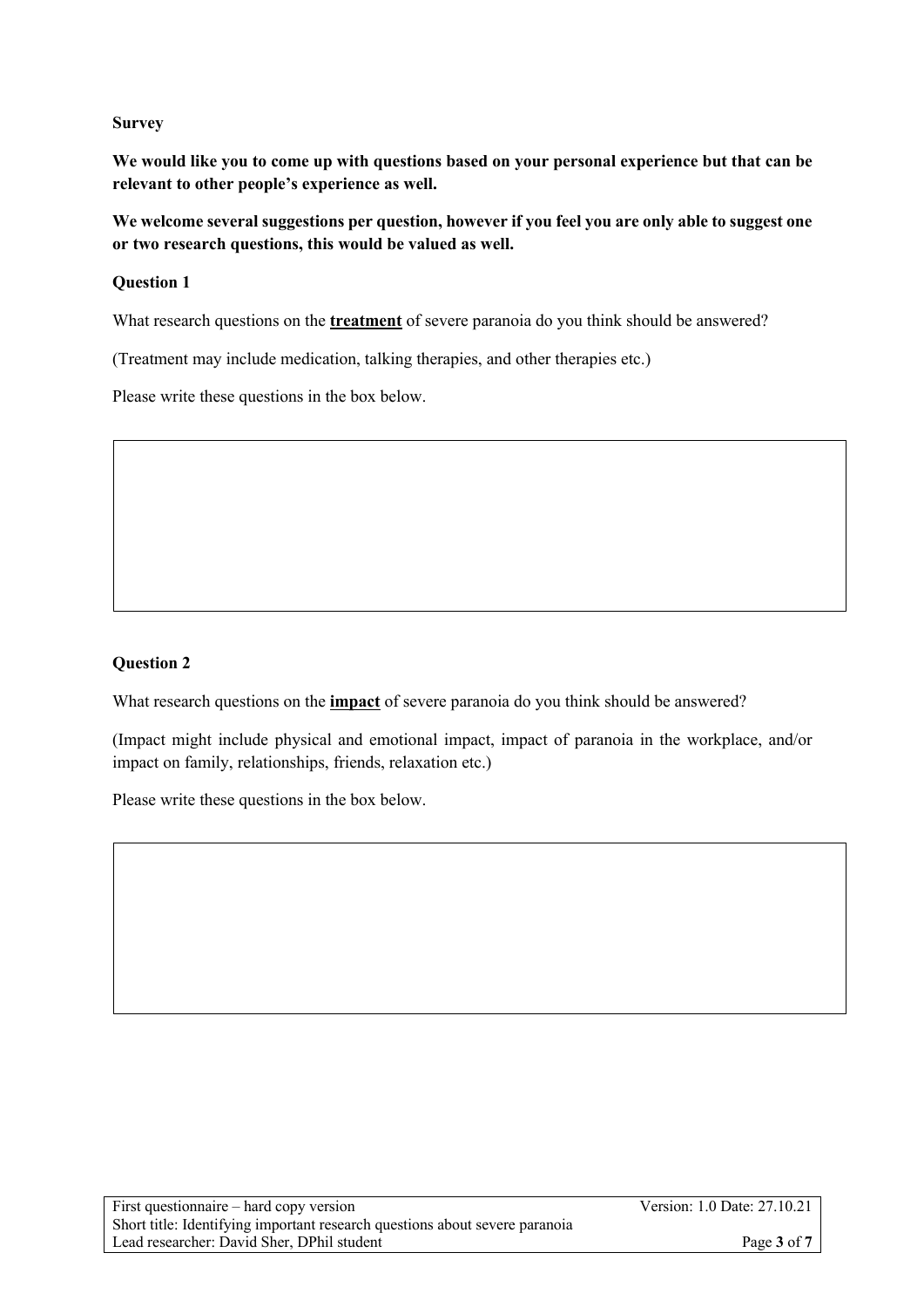# **Question 3**

What research questions on **recovery** from severe paranoia do you think should be answered?

(By recovery we mean paranoia having little or no impact on one's life)

Please write these questions in the box below.

#### **Question 4**

What research questions on **how people view** severe paranoia do you think should be answered?

(This can include stigma, stereotypes, or the way family, professionals, psychologists, friends, the media, and the general public talk about or view severe paranoia)

Please write these questions in the box below.

# **Question 5**

What research questions on **managing and living with** severe paranoia do you think should be answered?

Please write these questions in the box below.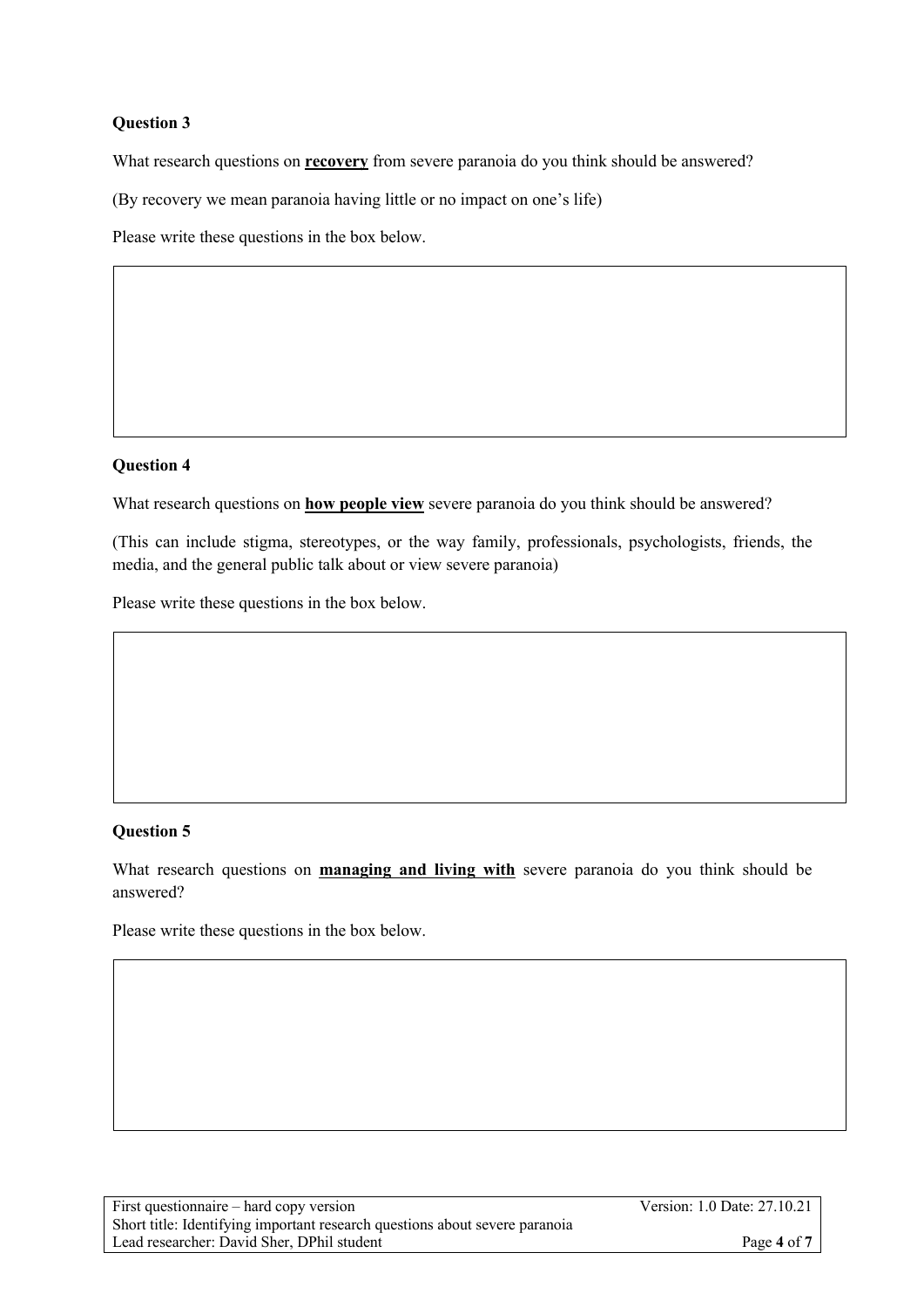# **Question 6**

What research questions on **NHS services** for people with severe paranoia do you think should be answered?

(This can include what would be helpful for service providers to implement to be able to better relate, interact, and communicate with people with severe paranoia)

Please write these questions in the box below.

#### **Question 7**

Are there any other research questions on severe paranoia that you think are important to address?

If so, please write these questions in the box below.

#### **Background information**

Please now tell us a little about yourself.

#### **A. Please select one or more of the following categories (please circle the correct answer/s):**

 $\mathbb{P}^{\mathcal{A}}$ 

I am:

A person with lived experience of severe paranoia who attended/attends mental health services

A person with lived experience of severe paranoia who does **not** attend mental health services

A family member of someone with lived experience of severe paranoia

An NHS mental health professional

A researcher

Other; please specify: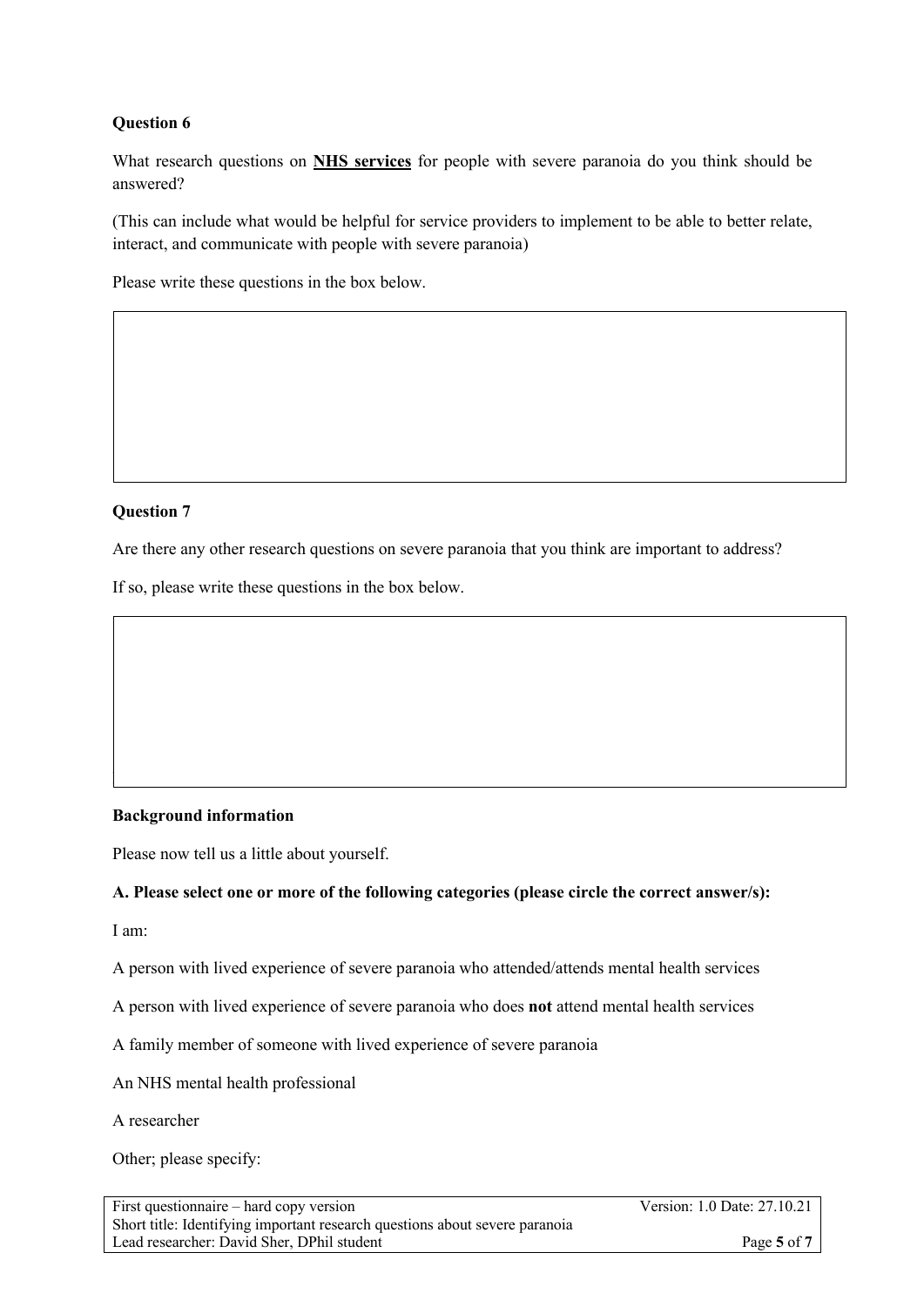# **B. How would you define your gender? (please circle the correct answer)**

Prefer not to say

Male

Female

Other:

# **C. What is your ethnic group? (please circle the correct answer)**

Prefer not to say

White – English/Welsh/Scottish/Northern Irish/British

White – Irish

White – Gypsy or Irish Traveller

Any other White Background

Mixed/multiple ethnic groups – White and Black Caribbean

Mixed/multiple ethnic groups – White and Black African

Mixed/multiple ethnic groups – White and Asian

Any other Mixed/multiple ethnic group background

Asian/Asian British – Indian

Asian/Asian British – Pakistani

Asian/Asian British – Bangladeshi

Asian/Asian British – Chinese

Any other Asian background

Black/African/Caribbean/Black British - Black/African

Black/African/Caribbean/Black British - Black/Caribbean

Any other Black/African/Caribbean background

Arab

Other Ethnic Group

#### **D. What is your age? (please write this in the box below or circle 'prefer not to say')**

Prefer not to say

First questionnaire – hard copy version Version: 1.0 Date: 27.10.21 Short title: Identifying important research questions about severe paranoia Lead researcher: David Sher, DPhil student **Page 6** of **7**